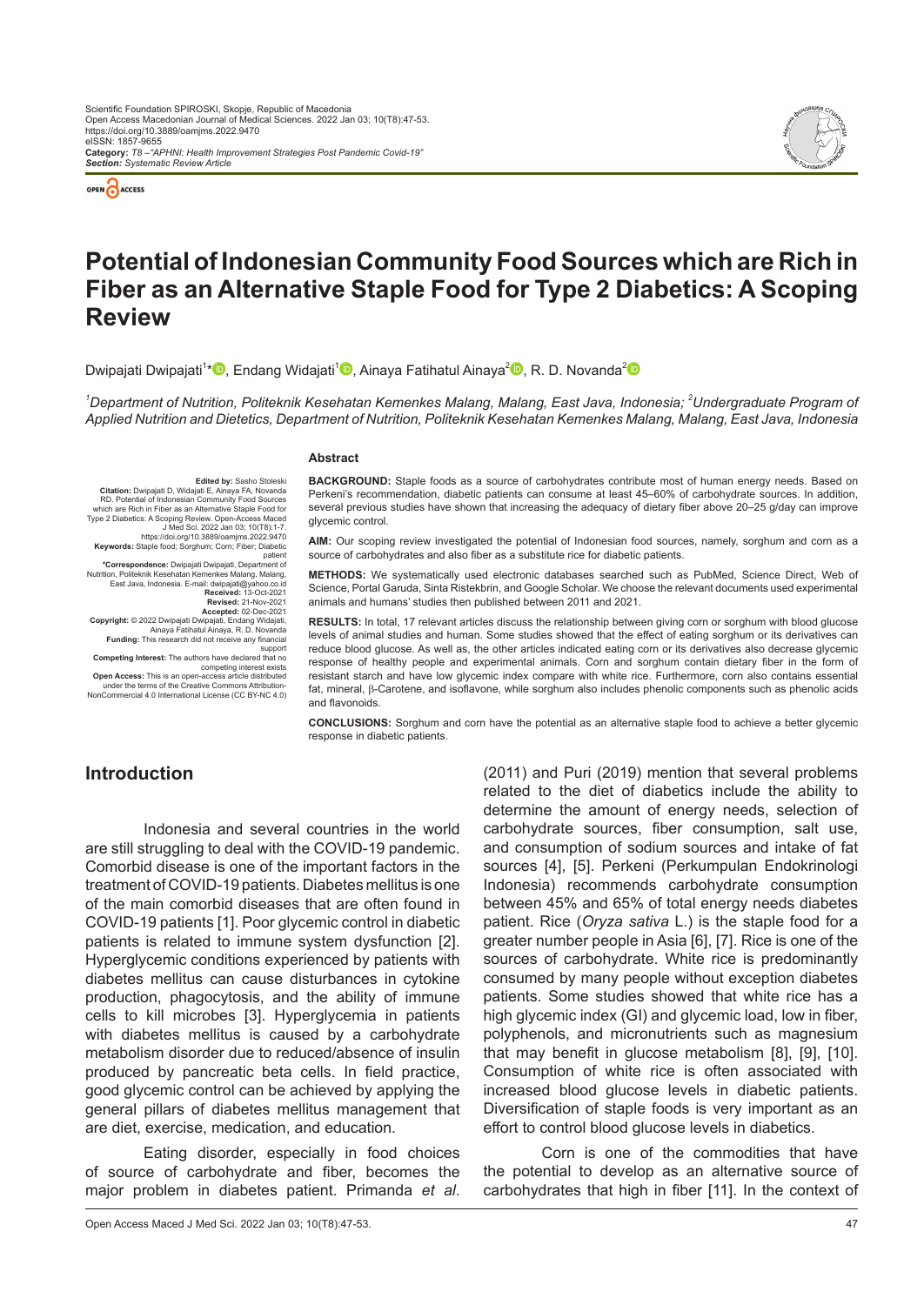food diversification, corn can be an option because of its high production level, nutritional content, and relatively easy processing and people are used to eating corn. Fiber in 100 g of corn is higher than 100 g of white rice which is 2.2 g with a lower GI about 62 [12]. Corn is rich in functional food components, including dietary fiber, essential fatty acids, isoflavones, minerals (Ca, Mg, K, Na, P, Ca, and Fe), anthocyanins, betacarotene (provitamin A), essential amino acid, and more [13], [14]. A study was using boiled corn showed that healthy respondents who consumed boiled corn had lower blood glucose elevation compared to eat white rice 30–180 min after eating [15]. The other study showed different result that some corn meal preparation such us pap, roasted corn, boiled corn, and cornflakes can increase GI between 71 and 88 [16].

Sorghum is an ancient cereal grain that belongs to the grass family (*Poaceae*). Some farmers in India, Thailand, and Indonesia, especially Java and Nusa Tenggara, cultivate sorghum in the traditional way. However, several developed countries, such as the United States, Australia, and several European countries, have managed modern sorghum plants using advanced technology such as quality hybrid seeds and fertilization tailored to soil fertility and plant needs [17], [18]. Sorghum contains bioactive compounds including phenolics, sorghum is a food source of antioxidants due to the presence of phenolic components such as phenolic acids, flavonoids, and condensed tannins as well as pagan fibers such as resistant starch and beta-glucan [19], [20].

The objective of our scoping review is to provide several evidence that related potential of corn and sorghum as a substitute for the main staple food (rice). The basic question that may arise is the effect of consumption of corn or sorghum on increasing blood glucose levels. Furthermore, other substances contained in corn or sorghum also have benefits for diabetes patients in controlling blood glucose levels.

# **Methods**

This scoping review will be carried out some stages: (1) Identifying the research question, (2) identifying relevant studies through electronic databases (i.e., PubMed, Science Direct, Web of Science, Portal Garuda, Google Scholar, and Sinta Ristekdikti), (3) selection of studies to be included based on inclusion criteria such as we using the following search strategy: ("corn" OR zea mays OR corn flour; "sorghum" OR sorghum flour; "alternative staple food for diabetic patient" OR fiber contain in staple food; staple food AND GI OR GI of corn processing OR GI of sorghum processing). Then, the studies must have (a) treatment/ intervention; (b) been published from January 1, 2011,

to December 31, 2020; (c) provided an information about blood glucose response the respondent; and (d) reported the processed form used (4) charting and categorizing extracted data in a pretested data extraction form; and (5) collating, summarizing, and reporting the results. Detail process identifying of studies is presented in Figure 1.



*Figure 1: PRISMA 2009 flow diagram – effect of giving corn or sorghum on glucose levels*

# **Results**

Totally, we got 17 articles that suitable with our topic. The main characteristic of the article is presented in Table 1. Nine articles presented about the effect of giving corn and its processed products to blood glucose levels healthy people, diabetes patient, and experimental animals. Then, there were eight articles that met the inclusion criteria regarding the topic of sorghum. Most of the articles contain research study designs using experimental with some samples using Wistar rats or humans. Overall, each study discusses the main effect of corn or sorghum in blood glucose levels.

All articles are taken using experimental methods. Most of the samples in the research articles obtained were experimental animals (Wistar rats), healthy humans, and diabetes patients, respectively, there were nine articles, four articles, and three articles. The intervention that gives to subjects in articles in the form of extracts, flour, or food/meal. Whole article using glucose levels as an indicator of the effect of giving corn/ sorghum. However, there were some additional results such as composition and nutritional value of extract/ flour/or food, body weight, fat profile, liver function, and insulin levels. In general, giving corn or sorghum to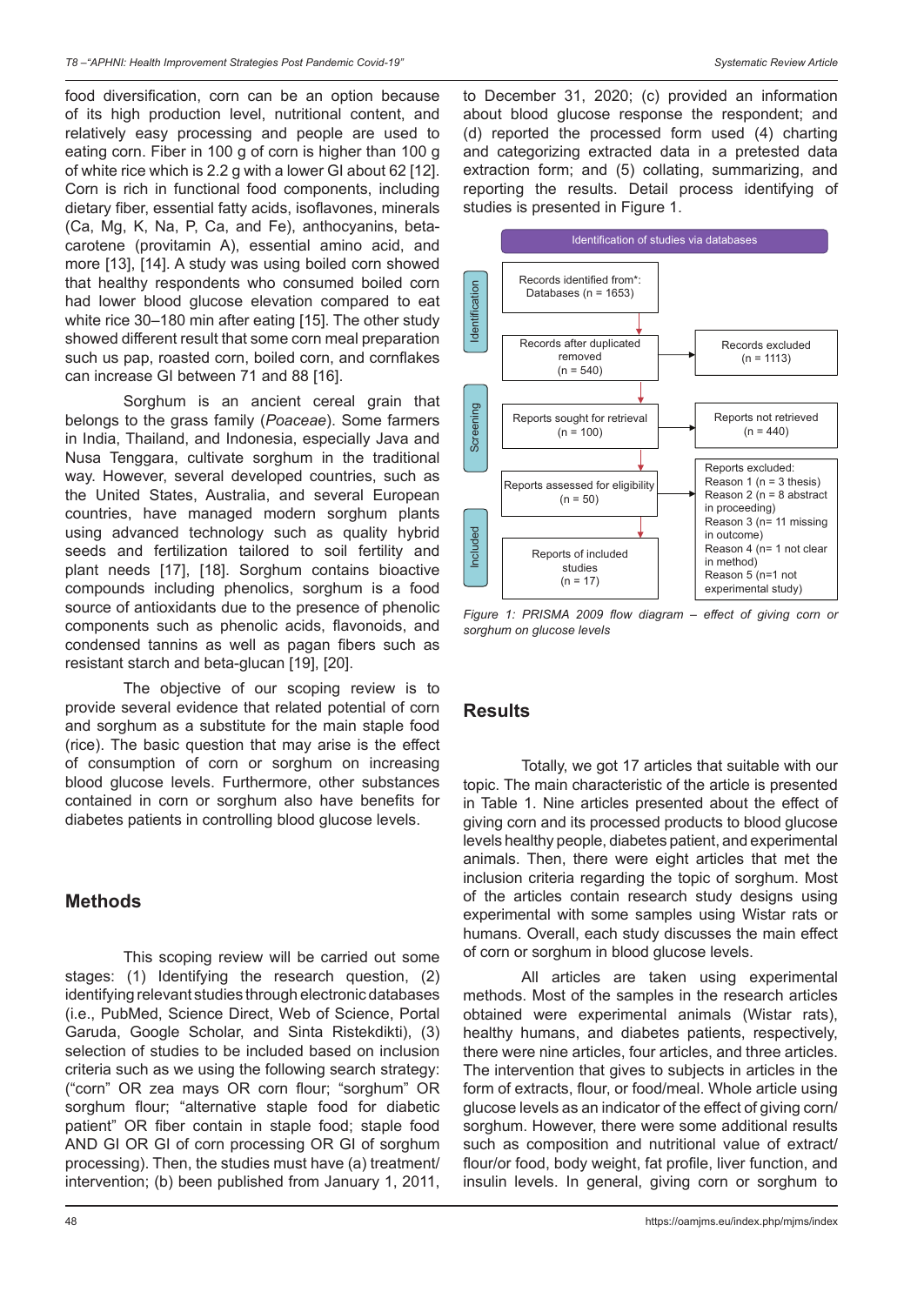#### **Table 1: Original article included in review**

| No.            | Authors and years           | Study design, sample, variable, Instrument, analysis                                                                                                                                                                                                                                                                                                                                                                                       | Outcome of analysis factors                                                                                                                                                     | Summary of results                                                                                                                                                                                                                                                                                                                                                                                                |
|----------------|-----------------------------|--------------------------------------------------------------------------------------------------------------------------------------------------------------------------------------------------------------------------------------------------------------------------------------------------------------------------------------------------------------------------------------------------------------------------------------------|---------------------------------------------------------------------------------------------------------------------------------------------------------------------------------|-------------------------------------------------------------------------------------------------------------------------------------------------------------------------------------------------------------------------------------------------------------------------------------------------------------------------------------------------------------------------------------------------------------------|
| Corn           |                             |                                                                                                                                                                                                                                                                                                                                                                                                                                            |                                                                                                                                                                                 |                                                                                                                                                                                                                                                                                                                                                                                                                   |
| 1              | Inayah et al., 2020 [21]    | Design: Quasi-experimental with pre-post-test one-group<br>design<br>Sample: 7 healthy adults, 18-30 years old<br>Variable: Glycemic index and glycemic load of instant corn<br>rice with adding tempeh flour and blood glucose levels<br>Analysis: Paired t-test                                                                                                                                                                          | Incremental area under the blood<br>glucose response curve (IUAC)                                                                                                               | Instant corn rice with tempeh fluor<br>supplementation has GI 31.75 and GL<br>17.08                                                                                                                                                                                                                                                                                                                               |
| 2              | Zhang et al., 2016 [22]     | Design: A randomized trial<br>Sample: 13 diabetes participants (6 males and 7 females)<br>Variable: Rice mix, glycemic control<br>Analysis: Stata/IC 10.1 for Macintosh<br>(Stata Corporation, College Station, TX, USA)                                                                                                                                                                                                                   | Baseline characteristics of study<br>participants, nutritional composition<br>of two test meals, comparison of<br>postprandial glycemic responses<br>between the two test meals | The rice mix as an alternative to white<br>rice could be a practical self-help<br>approach to improve blood glucose<br>control in people with T2D. Using<br>education and culturally tailored<br>ingredients may help overcome barriers<br>to dietary change                                                                                                                                                      |
| 3              | Asmarani et al, 2015 [23]   | Design: Pre-post-test with control group design<br>Sample: 20 Wistar rats (5 control group, 15 intervention<br>group)<br>Variable: Corn flour with tempeh flour supplementation<br>intervention and blood glucose levels<br>Analysis: One-way ANOVA test with a Tukey post hoc<br>analysis                                                                                                                                                 | blood glucose levels before and after<br>the intervention                                                                                                                       | Corn flour with tempeh flour<br>supplementation has an effect on<br>reducing blood sugar level                                                                                                                                                                                                                                                                                                                    |
| 4              | Dada et al., 2015 [16]      | Design: Quasi-experimental interventional<br>study design<br>Sample: 32 participants (11 males and 21 females)<br>Variable: Corn meals intervention and glycemic responses<br>Analysis: Student's t-test                                                                                                                                                                                                                                   | Baseline characteristic patients,<br>glycemic response indices of corn<br>meals                                                                                                 | Methods of preparing a meal from corn<br>affect glycemic response                                                                                                                                                                                                                                                                                                                                                 |
| 5              | Soong et al., 2015 [24]     | Design: Quasi-experimental interventional study design<br>Sample: 12 healthy adult, 21-50 years old<br>Variable: Muffin made with wheat, rice, corn, oat, and<br>barley, glycemic responses (IAUC). Amylose contain<br>Analysis: Repeated ANOVA, one-way ANOVA with Tukey's<br>test                                                                                                                                                        | Baseline characteristic subject,<br>random blood glucose                                                                                                                        | GI of muffins baked with wheat, rice,<br>corn, oat, and barley flour is 74, 79,<br>73, 53, and 55. Corn, oat, and barley<br>muffins have amylose higher than other.<br>Amylose in food related with GI potency                                                                                                                                                                                                    |
| 6              | Djunaidi et al., 2014 [25]  | Design: Laboratory experimental design<br>Sample: 30 rats<br>Variable: The composite flour (50% sweet potato, 30%<br>corn, and 20% cowpea) and hypoglycemic effect<br>Analysis: One-way analysis of variance (ANOVA) and<br>Duncan's<br>multiple range test (DMRT)                                                                                                                                                                         | Blood glucose level, body weight, and<br>feed intake weight                                                                                                                     | The composite flour could reduce<br>plasma glucose level on diabetic rats<br>and did not give negative effects on<br>body weight and food consumption                                                                                                                                                                                                                                                             |
| $\overline{7}$ | Luhovyy et al., 2014 [26]   | Design: Experimental study<br>Sample: 30 respondents (Male)<br>Variable: The effects of whole grain high-amylose maize<br>flour as a source of resistant starch, blood glucose, satiety,<br>and food intake<br>Analysis: ANOVA, and the Tukey-Kramer post hoc test                                                                                                                                                                         | Blood Glucose levels, Satiety, and<br>Food Intake                                                                                                                               | HAM flour as a source of RS and<br>incorporated into a cookie was<br>associated with better glycemic control<br>in young men                                                                                                                                                                                                                                                                                      |
| 8              | Forester et al., 2012 [27]  | Design: Experimental study<br>Sample: 10 rats<br>Variable: Epigallocatechin-3-gallate, blood glucose levels<br>Analysis: Two-tailed Student's t-test                                                                                                                                                                                                                                                                                       | Blood glucose levels                                                                                                                                                            | EGCG acutely reduces postprandial<br>blood glucose levels in mice when<br>coadministered with CCS and this may<br>be due in part to inhibition of $\alpha$ -amylase.<br>The relatively low effective dose of<br>EGCG makes a compelling case for<br>studies in human subjects                                                                                                                                     |
| 9              | Brites et al., 2011 [28]    | Design: Experimental study<br>Sample: 36 Wistar rats<br>Variable: Maize and resistant starch enriched breads,<br>postprandial glycemic responses<br>Analysis: One-way analysis of variance using the Proc<br>GLM in the SAS software (SAS Institute, Cary, NC) and<br>Duncan's Test                                                                                                                                                        | Feed intake, body weight gain, liver<br>weight, fecal pH, postprandial blood<br>glucose response, blood triglycerides,<br>and total cholesterol                                 | Maize bread has a lower glycemic index<br>than wheat bread, and the magnitude of<br>the effect of RS on glycemic response<br>depends of type of bread                                                                                                                                                                                                                                                             |
| Sorghum<br>10  | Gallo et al., 2021 [29]     | Design: Double-blind, crossover, randomized clinical trial                                                                                                                                                                                                                                                                                                                                                                                 | Subject characteristics, bread                                                                                                                                                  | All sorghum bread showed significantly                                                                                                                                                                                                                                                                                                                                                                            |
|                |                             | Sample: 13 healthy male<br>Variable: Gluten-free sorghum bread genotypes on<br>glycemic<br>and antioxidant responses<br>Analysis: One-way ANOVA with Tukey post hoc test (food<br>composition. Antioxidant status-ORAC and FRAP; glucose<br>and insulin AUC between glucose and test meal. Two ways<br>repeated ANOVA for examine the effect of test meal on<br>postprandial glycemic and insulinemic response with post<br>hoc Bonferroni | chemical composition, postprandial<br>glucose, insulin response antioxidant<br>capacity                                                                                         | more fiber than rice bread (control).<br>Brown sorghum bread was classified<br>as low GI, bronze and white as<br>medium GI, and control as high GI.<br>Brown sorghum bread presented a<br>low carbohydrate content, a significant<br>amount of fiber, and a significantly lower<br>3 h AUC glucose response than those<br>of the control, aside from the highest<br>antioxidant activity value ( $p \leq 0.001$ ) |
| 11             | Hymavathi et al., 2020 [30] | Design: A pre- and post-experimental study<br>Sample: 15 diabetic patients<br>Variable: Lipids and glucose levels<br>Analysis: One-way repeated measurement ANOVA<br>was used to test the significant effect of RS rich rawa<br>supplementation by comparing pre and post results of all<br>the parameters. Fisher's least significant difference was<br>used to find out the difference between the pairs                                 | Nutritional composition of RS rich<br>rawa, IMT, lipid, and glucose levels                                                                                                      | Supplementation of 65 g of RS rich<br>rawa (broken sorghum) for 90 days,<br>significantly reduced body mass index<br>(BMI), fasting glucose (FG), TC (total<br>cholesterol) and LDL-C (low-density<br>lipoprotein) (p,0.05) in diabetic subjects<br>$(n = 15)$ , while a non-significant<br>reduction was found in HbA1c, eAG<br>(estimated average glucose), TG,<br>HDL-C and VLDL-C                             |

(*Contd*...)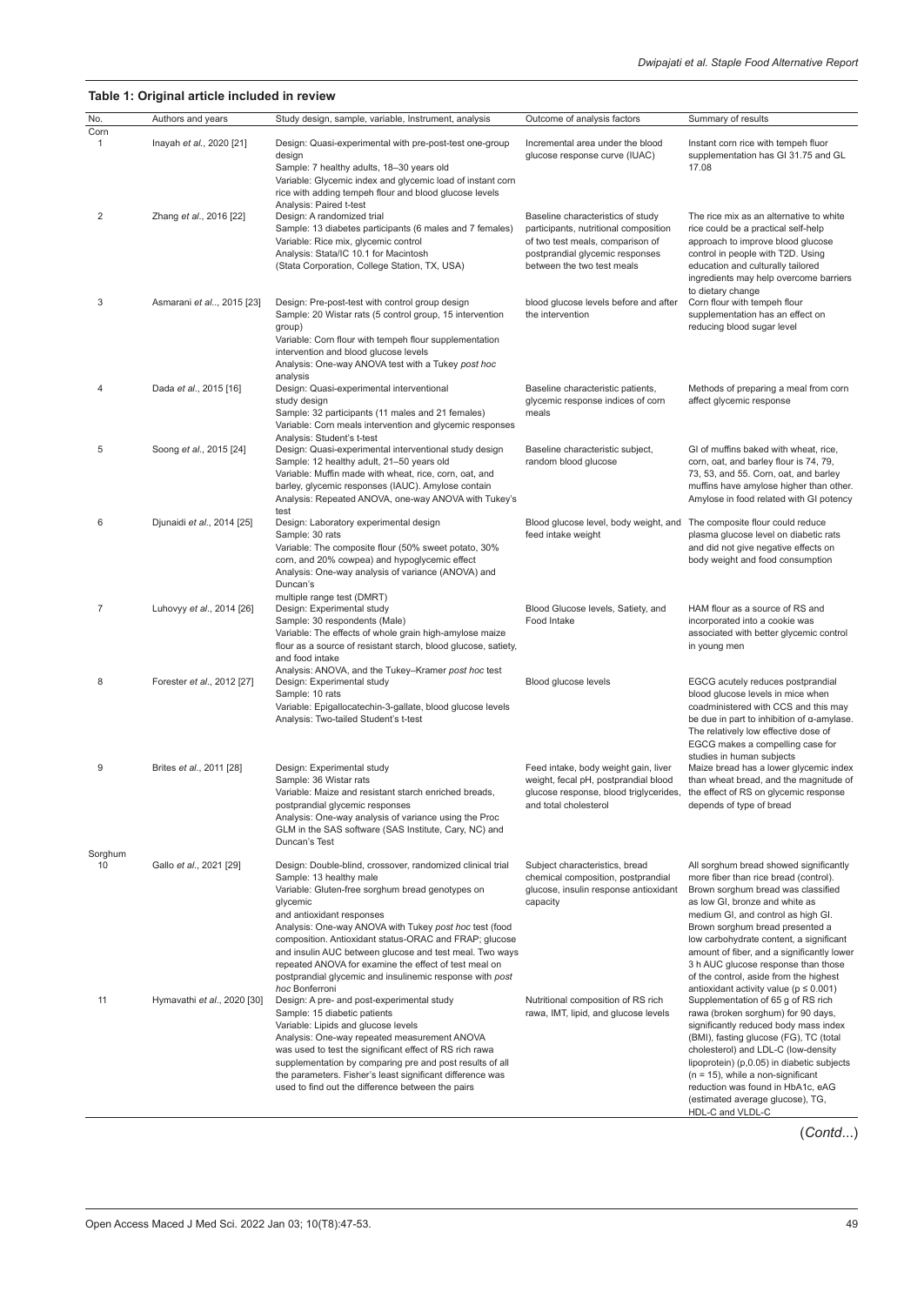#### **Table 1: (***Continued***)**

| No. | Authors and years                    | Study design, sample, variable, Instrument, analysis                                                                                                                                                                                                                                                                                                                                                                                                                                                                                                                                                                                                      | Outcome of analysis factors                                                                                                                                                                                                                               | Summary of results                                                                                                                                                                                                                                                                                                                                                                                                                                                                   |
|-----|--------------------------------------|-----------------------------------------------------------------------------------------------------------------------------------------------------------------------------------------------------------------------------------------------------------------------------------------------------------------------------------------------------------------------------------------------------------------------------------------------------------------------------------------------------------------------------------------------------------------------------------------------------------------------------------------------------------|-----------------------------------------------------------------------------------------------------------------------------------------------------------------------------------------------------------------------------------------------------------|--------------------------------------------------------------------------------------------------------------------------------------------------------------------------------------------------------------------------------------------------------------------------------------------------------------------------------------------------------------------------------------------------------------------------------------------------------------------------------------|
| 12  | Salazar-Lopez et al., 2020<br>$[31]$ | Design: True experimental<br>Sample: 24 male Wistar rats<br>Variable: Extruded sorghum bran (ESB) or raw sorghum<br>bran (RSB) (Sorghum bran supplementation), the plasma<br>glucose, triglycerides (Tg), total cholesterol (TC), high-<br>density lipoprotein-cholesterol (HDL-C), and low-density<br>lipoprotein-cholesterol (LDL-C) concentrations Analysis:<br>To compare the dietary groups, a one-way analysis of<br>variance (ANOVA) followed by a Tukey comparison test<br>was used. The level of significance was $p < 0.05$ . Tests<br>of the correlations between the response variables were<br>calculated using standard Pearson correlation | Phenolic profile, adipocyte's size<br>in abdominal tissue of rats, plasma<br>glucose, lipid profile, antioxidant<br>activity                                                                                                                              | The intake of HFD supplemented with<br>ESB or RSB hindered the fat storage<br>in adipocytes of abdominal tissue,<br>dyslipidemia, and the loss of glucose<br>homeostasis. A positive correlation<br>between inflammation biomarkers<br>(interleukin-1 $\beta$ and interleukin-6), and<br>glucose homeostasis was observed,<br>while a negative correlation between<br>antioxidant capacity (TEAC) and<br>interleukin-1 $\beta$ and interleukin-6 was<br>observed                     |
| 13  | Shiekuma et al., 2019 [32]           | Design: Randomized control trial Sample: Diabetic rats<br>Variable: Sorghum-tigernut a fasting blood glucose level.<br>Analysis: Analysis of variance (ANOVA)                                                                                                                                                                                                                                                                                                                                                                                                                                                                                             | Proximate composition sorghum-<br>tigernut flour blend, body weight of<br>the rats, fasting blood glucose levels<br>of diabetic rats                                                                                                                      | The sensory of blend flour can<br>acceptable. Giving flour mix shows a<br>decrease fasting blood glucose level in<br>48 and 72 h after test diet                                                                                                                                                                                                                                                                                                                                     |
| 14  | Olawole et al., 2018 [33]            | Design: True experimental<br>Sample: 36 healthy female Wistar albino rats with diabetes<br>mellitus<br>Variable: Formulation of sorghum diet, blood glucose, and<br>liver<br>Analysis: One-way ANOVA with post hoc Dunnett's                                                                                                                                                                                                                                                                                                                                                                                                                              | Effect of fermented sorghum diet<br>on blood glucose before and<br>after induction of alloxan, alanine<br>transaminase activity in the<br>erythrocyte, ALT activities in the<br>liver ant AST activities in the liver of<br>alloxan-induced diabetic rats | The sorghum-treated groups also<br>showed statistically significant ( $p < 0.05$ )<br>decrease in liver dysfunction indices<br>and markers of oxidative damage<br>compared with the control. In addition,<br>statistically, the diets significantly<br>decreased ( $p < 0.05$ ) the relative<br>expression of superoxide dismutase,<br>glutathione peroxidase, glucokinase,<br>phosphofructokinase, and hexokinase<br>genes in the experimental animals<br>compared with the control |
| 15  | Poquette et al., 2014                | Design: Randomized crossover<br>Sample: 10 boys<br>Variable: Sorghum seeds to decrease insulin and glucose<br>levels                                                                                                                                                                                                                                                                                                                                                                                                                                                                                                                                      | Flour composition and starch<br>analysis, muffin composition and<br>starch analysis, glucose and insulin<br>yield                                                                                                                                         | The average blood glucose level was<br>reduced after consuming sorghum<br>grains, particularly at 45-120 min<br>intervals. The average glucose was<br>significantly reduced by about 26%                                                                                                                                                                                                                                                                                             |
| 16  | Park et al., 2012 [34]               | Design: True experimental<br>Sample: 21 rats with high fat diet<br>Variable: Sorghum extract on insulin sensitivity through<br>PPAR in diabetic rats<br>Analysis: One-way analysis of variance, followed by<br>Duncan's multiple-range test                                                                                                                                                                                                                                                                                                                                                                                                               | Dietary intake, body weight and<br>various organ weight. Lipid profile,<br>glucose, insulin, AUC of glucose,<br>GOT and GPT                                                                                                                               | Serum levels of glucose were<br>significantly lower in mice that got 0.5%<br>sorghum extract and 1% sorghum<br>extract                                                                                                                                                                                                                                                                                                                                                               |
| 17  | Kim and Park, 2012 [35]              | Design: Experimental<br>Sample: 25 male Wistar rats<br>Variable: Sorghum extract, hepatic gluconeogenesis<br>Analysis: (ANOVA) followed by Duncan's multiple range<br>test<br>AST: Aspartate transaminase, ALT: Alanine aminotransferase, GPT: Glutamic pyruvic transaminase, GOT: Glutamic oxaloacetate transaminase.                                                                                                                                                                                                                                                                                                                                    | Dietary intake, body weight, organ<br>weight. Lipid profile, insulin, glucose,<br>glutamic oxaloacetic transaminase,<br>glutamic pyruvic transaminase, AUC<br>of glucose                                                                                  | Administration of SE and G reduced<br>the concentration of triglycerides, total<br>and LDL-cholesterol and glucose, and<br>the area under the curve of glucose in<br>non-diabetic rats                                                                                                                                                                                                                                                                                               |

research subjects in selected articles showed a positive response where giving corn/sorghum could reduce blood glucose levels.

## **Discussion**

Corn and sorghum are source of carbohydrate besides rice. The present study shows role of corn and sorghum in health benefit as functional foods [36]. Foods can be categorized as functional foods if it is natural food or contain two or more components that can be beneficial to human health [36], [37]. Corn is not only contained carbohydrate, vitamin, and mineral but also specific phytochemical such as phenolic acids. Corn contains carbohydrates by 70–75% and some vitamin (carotenoids, thiamine, riboflavin, niacin, pyridoxine, folate, ascorbic acid, Vitamin E, and Vitamin K), minerals (calcium, magnesium, phosphorus, potassium, sodium, and zinc), and resistant starch [14], [38]. Fiber in corn about 2.2 g/100 g if compared with white rice 0.2 g/100 g [39]. In the other studies, fiber content in corn product like boiled corn was 2.03 mg [15].

Dietary fiber is defined as a component in plants that is not enzymatically degraded into subunits that can be absorbed in the stomach and small intestine [40]. Fiber that is still intact in the large intestine is then fermented by bacteria in the large intestine to form short chain fatty acid which can induce the secretion of the hormones glucagon-like peptide-1, gastric inhibitory polypeptide, and peptide YY which will increase insulin sensitivity and ultimately cause a decrease in blood glucose levels [41].

In general, food that has been eaten will be digested in the gastrointestinal tract and then will be converted into a form of sugar called glucose. Intake of adequate amounts of fiber can help control blood glucose levels by increasing gastric distention which is associated with increased blood glucose levels. Fiber provides a feeling of fullness because it cannot be digested in the stomach so that the digestive process becomes slow which results in a low blood glucose response [42].

Corn fiber is readily digestible after it is cooked or thermally processed become some products. Consumption corn in human and animal laboratory related with improving sensitivity of insulin, increase satiety, and decrease of lipoid profile. The other ingredients in corn that can be used for human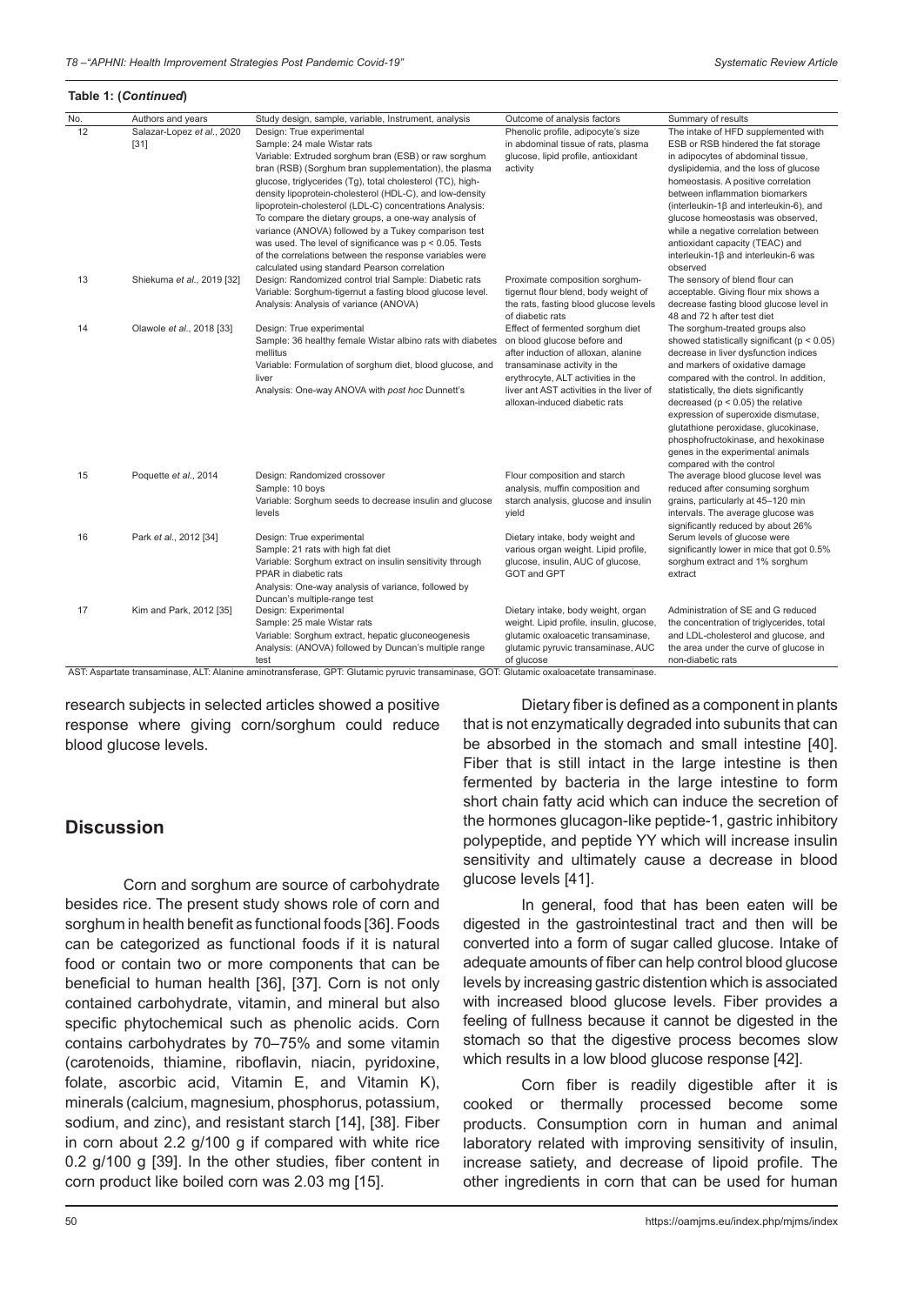nutrition include high-amylose, high-protein, and highoil corn [11]. The polyphenol content found in corn can also affect blood glucose metabolism. Polyphenols can inhibit either starch hydrolyzing enzymes in the mouth and small intestines or glucose transporter residing on brush border membranes, thereby reducing the amount of glucose in blood circulation [43], [44].

All studies about the effect of corn product in human in the form of rice corn, mix rice, flour, and muffin showed lowering glycemic response of the subject [16], [21], [22], [24], [26]. The same thing was also shown from giving corn to experimental animals [23], [25], [27], [28]. The decrease in blood glucose was also associated with the fiber content and GI value in the given composite flour diet where corn is also an ingredient of the composite flour diet. The benefits of foods with low GI values and high fiber can cause postprandial blood glucose levels and lower insulin responses so that they can improve lipid profiles and reduce the incidence of insulin resistance [37]. From several research reports conducted on humans and experimental animals, it can be concluded that giving corn or its processed products has an effect on reducing blood glucose levels. This result may associate with high-fiber content and a low GI value in corn that causing the absorption of glucose into the blood to be slow and can give a taste. Satiety is longer due to the slow rate of gastric emptying.

Sorghum is a plant that is rich in phytochemicals and has a low GI. Sorghum seeds contain 10.4% higher protein than rice [13]. The protein in sorghum divided into prolamin proteins (such as kafirins) and non-prolamin proteins (such as globulins, glutelins, and albumins). In addition, sorghum also contains antioxidants, mineral elements, especially Fe, fiber, oligosaccharides, and β-glucan, are a non-starch polysaccharide carbohydrate component contained in sorghum seeds, making it a potential source of functional food [29].

Several studies have identified grain sorghum as a potential functional ingredient in food applications, and studies using sorghum have shown strong evidence of decreased plasma glucose levels after consumption in animal models. Sorghum has been known as slowdigesting foods; however, limited research has explored its health effects in humans. There are only two in eight studies that have used direct subjects to humans who were given the intervention of consuming sorghum in form muffin in a 1-week period, then glucose and insulin levels were observed 15 min before and after treatment. The average glucose was significantly reduced by about 26% [45]. Meanwhile, Salazar-Lopert et al (2020) reported that giving sorghum as a substitute for rice in diabetes patients for 90 days showed good glycemic control based on the results of the patient's glucose and lipid profile [31].

The dietary fiber and tannin content in sorghum seeds have nutritional potential. Sorghum is an excellent alternative for gluten-free applications [29], [46]. With the increasing demand for healthier and gluten-free products, sorghum has great potential to be processed in a variety of food applications as a healthy food, carbohydrate diet and also has the potential to assist in controlling glucose and insulin levels in humans.

The phenolic components in sorghum have the function of lowering blood sugar levels. There is also research on sorghum extract which shows that administration of sorghum extract can reduce blood glucose levels in diabetic rats and improve insulin sensitivity in mice fed a high-fat diet. Phenolic extract of sorghum can also decrease serum glucose and increase serum insulin in diabetic rats as evidenced by two studies [34], [35]. The other study giving sorghum to experimental animals in the form of flour, bread, and fermentation also showed similar response in lowering blood glucose, improving hepatic enzyme, and profile lipid [31], [32], [33]. Decrease in blood glucose occurs due to phytochemicals compounds contained in sorghum. The phenols contained can stimulate glucose and fat metabolism, so as to prevent the accumulation of glucose and fat in the blood. In its mechanism, phenolic compounds will inhibit glucose synthesis by inhibiting the enzymes glucose 6-phosphatase and fructose 1,6-bisphosphatase which play a role in reducing the formation of glucose from substrates other than carbohydrates so that blood glucose levels will decrease [35], [47].

The dietary fiber content of sorghum is thought to cause a decrease in blood glucose levels. Dietary fiber has the ability to lower blood glucose through the mechanism of inhibiting the absorption of glucose into the blood [13], [20]. Sorghum is one of the food sources of antioxidants because of the presence of phenolic components such as phenolic acids, condensed tannins, and flavonoids that can provide hypoglycemic effects and reduce oxidative stress in the treatment of diabetes mellitus patients.

### **Conclusions**

Sorghum and corn have the potential as an alternative staple food to achieve a better glycemic response in diabetic patients. Corn and sorghum processed products that can be an alternative food for diabetes mellitus patients can be in the form of bread and muffins. In addition, corn and sorghum can also be given as a substitute for flour and rice.

## **References**

1. Ejaz H, Alsrhani A, Zafar A, Javed H, Junaid K, Abdalla AE, *et al*. COVID-19 and comorbidities: Deleterious impact on infected patients. J Infect Public Health. 2020;13(12):1833-9. https://doi.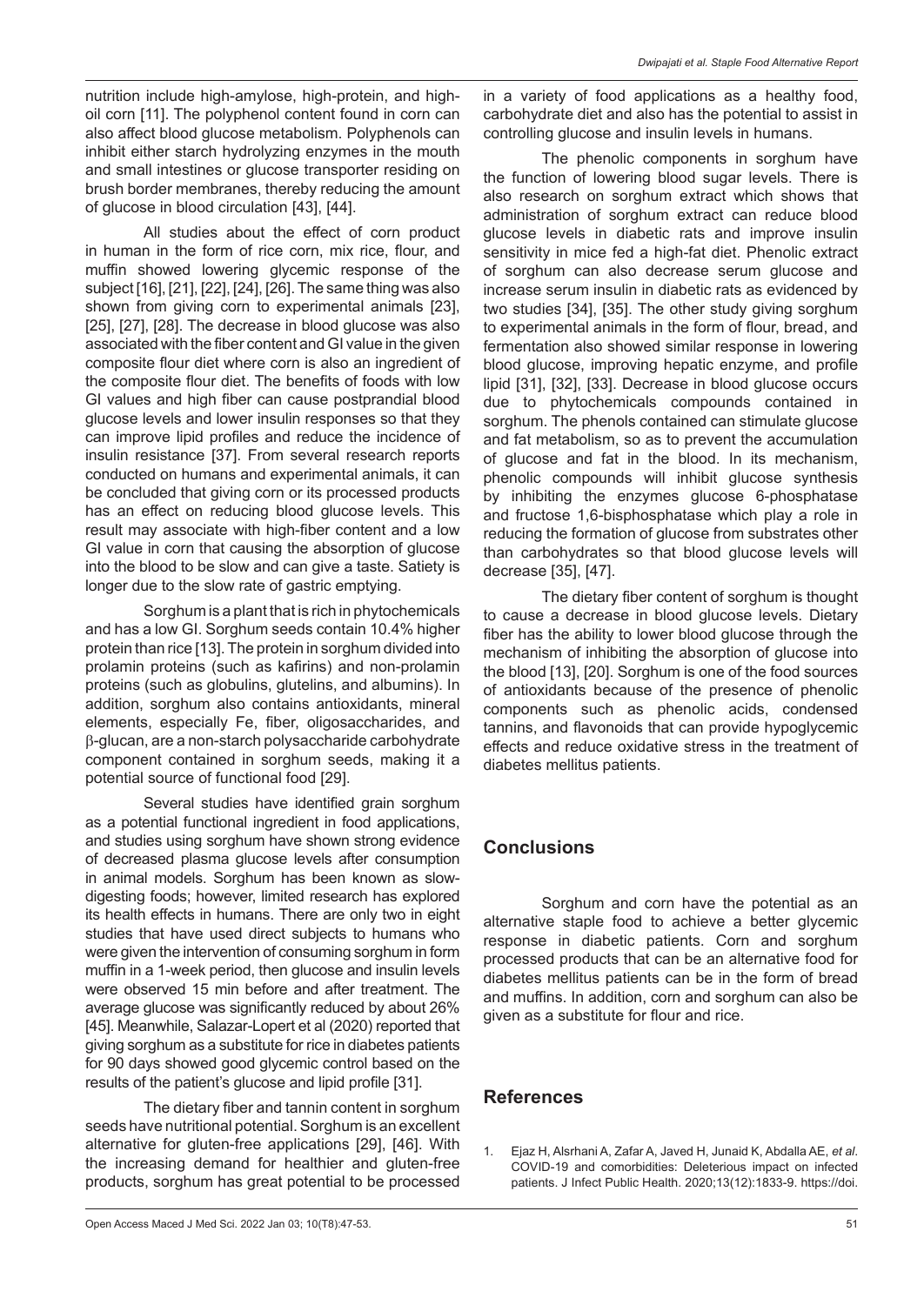org/10.1016/j.jiph.2020.07.014 PMid:32788073

2. Berbudi A, Rahmadika N, Tjahjadi AI, Ruslami R. Type 2 diabetes and its impact on the immune system. Curr Diabetes Rev. 2020;16(5):442-9. https://doi.org/10.2174/1573399815666 191024085838

PMid:31657690

3. Daryabor G, Atashzar MR, Kabelitz D, Meri S, Kalantar K. The effects of Type 2 diabetes mellitus on organ metabolism and the immune system. Front Immunol. 2020;11:1582. https://doi. org/10.3389/fimmu.2020.01582

PMid:32793223

- 4. Primanda Y, Kep S, Kritpracha C. Dietary behaviors among patients with Type 2 diabetes mellitus in Yogyakarta, Indonesia. Diabetes Mellitus. 2011;1:975. https://doi.org/10.14710/nmjn. v1i2.975
- 5. Puri I. Diabetes Mellitus, Dietary Pattern and Diseases Burden in Indonesia: A Mini Review. In: Proceedings of the Third Andalas International Public Health Conference, AIPHC 2019, 10-11<sup>th</sup> October 2019, Padang, West Sumatera, Indonesia. Padang, Indonesia: EAI; 2020. Available from: http://eudl. eu/doi/10.4108/eai.9-10-2019.2297194 [Last accessed on 2021 Oct 14].
- 6. Fairhurst TH, Dobermann A. Rice in the Global Food Supply; 2002. p. 5.
- 7. Bandumula N. Rice production in Asia: Key to global food security. Proc Natl Acad Sci India Sect B Biol Sci. 2018;88(4):1323-8.
- 8. Wu W, Qiu J, Wang A, Li Z. Impact of whole cereals and processing on Type 2 diabetes mellitus: A review. Crit Rev Food Sci Nutr. 2020;60(9):1447-74. https://doi.org/10.1080/10408398 .2019.1574708

PMid:30806077

9. Neuenschwander M, Ballon A, Weber KS, Norat T, Aune D, Schwingshackl L, *et al*. Role of diet in Type 2 diabetes incidence: Umbrella review of meta-analyses of prospective observational studies. BMJ. 2019;366:l2368. https://doi.org/10.1136/bmj. l2368

PMid:31270064

- 10. Sun Q, Spiegelman D, van Dam RM, Holmes MD, Malik VS, Willett WC. White rice, brown rice, and risk of Type 2 diabetes in US men and women. Arch Intern Med. 2010;170(11):961-9. PMid:20548009
- 11. Ai Y, Jane J. Macronutrients in corn and human nutrition: Macronutrients in corn. Compr Rev Food Sci Food Saf. 2016;15(3):581-98.
- 12. Foster-Powell K, Holt SH, Brand-Miller JC. International table of glycemic index and glycemic load values: 2002. Am J Clin Nutr. 2002;76(1):5-56. https://doi.org/10.1093/ajcn/76.1.5 PMid:12081815
- 13. Suarni, Aqil M. Prospect of specialty maize as functional food to support food diversification in Indonesia. IOP Conf Ser Earth Environ Sci. 2020;484:012118.
- 14. Siyuan S, Tong L, Liu R. Corn phytochemicals and their health benefits. Food Sci Hum Wellness. 2018;7(3):185-95. https://doi. org/10.1016/j.fshw.2018.09.003
- 15. Oboh HA, Ogbebor VO. Effect of processing on the glycemic index and glycemic load of maize (*Zea mays*). 2010;25(2):46-52.
- 16. Dada A, Ogbera A, Ogundele S, Fasanmade O, Ohwovoriole A. Glycaemic responses to corn meals in Type 2 diabetics and nondiabetic controls. Turk J Endocrinol Metab. 2015;19(3):79-82.
- 17. Pratama MF, Saputri SR, Nursyamsi L, Fariha IN, Myrilla N, Mulya LD, *et al*. Problems and solutions of rice consumption pattern in West Java. 2019;(1):27. https://doi. org/10.5614/3bio.2019.1.1.5
- 18. Handayani A, Widiastuti W. Sustainability of *Sorghum* as

alternative food in Raji village Demak Regency, Central Java Province, Indonesia. 2018;16:68-83.

- 19. Abah CR, Ishiwu CN, Obiegbuna JE, Oladejo AA. *Sorghum* grains: Nutritional composition, functional properties and its food applications. Eur J Nutr Food Saf. 2020;12(5):101-11.
- 20. Proietti I, Frazzoli C, Mantovani A. Exploiting nutritional value of staple foods in the world's semi-arid areas: Risks, benefits, challenges and opportunities of *Sorghum*. Healthcare. 2015;3(2):172-93. https://doi.org/10.3390/healthcare3020172 PMid:27417755
- 21. Inayah I, Metty M, Aprilia Y. Glycemic index and glycemic load of instant corn rice with the addition of tempeh flour as an alternative staple food for patients with diabetes mellitus. Indones Nutr Sci. 2021;4(2):179.
- 22. Zhang Z, Kane J, Liu AY, Venn BJ. Benefits of a rice mix on glycaemic control in Asian people with Type 2 diabetes: A randomised trial: Alternative to rice for Asian diabetics. Nutr Diet. 2016;73(2):125-31.
- 23. Asmarani F, Wirjatmadi B, Adriani M. The effects of corn flour with tempeh flour supplementation feeding in diabetes mellitus Wistar rats toward blood glucose level. J Ilm Kedokt Wijaya Kusuma. 2017;4(2):24.
- 24. Soong YY, Quek RY, Henry CJ. Glycemic potency of muffins made with wheat, rice, corn, oat and barley flours: Acomparative study between *in vivo* and *in vitro*. Eur J Nutr. 2015;54(8):1281- 5. https://doi.org/10.1007/s00394-014-0806-9 PMid:25637395
- 25. Djunaidi CS, Affandi DR, Praseptiangga D. Praseptiangga D. Hypoglycemic effect of composite flour (purple sweet potato, yellow corn, and cowpea) on streptozotocin-induced diabetic rats. J Gizi Klin Indones. 2014;10(3):119.
- 26. Luhovyy BL, Mollard RC, Yurchenko S, Nunez MF, Berengut S, Liu TT, *et al*. The effects of whole grain high-amylose maize flour as a source of resistant starch on blood glucose, satiety, and food intake in young men: High-amylose maize flour and glycaemia. J Food Sci. 2014;79(12):H2550-6. https://doi. org/10.1111/1750-3841.12690 PMid:25388622
- 27. Forester SC, Gu Y, Lambert JD. Inhibition of starch digestion by the green tea polyphenol, (−)-epigallocatechin-3-gallate. Mol Nutr Food Res. 2012;56(11):1647-54. https://doi.org/10.1002/ mnfr.201200206

PMid:23038646

28. Brites CM, Trigo MJ, Carrapiço B, Alviña M, Bessa RJ. Maize and resistant starch enriched breads reduce postprandial glycemic responses in rats. Nutr Res. 2011;31(4):302-8. https:// doi.org/10.1016/j.nutres.2011.02.001

PMid:21530804

29. dos Reis Gallo LR, Reis CE, Mendonça MA, da Silva VS, Pacheco MT, Botelho RB. Impact of gluten-free *Sorghum* bread genotypes on glycemic and antioxidant responses in healthy adults. Foods. 2021;10(10):2256. https://doi.org/10.3390/ foods10102256

PMid:34681305

- Hymavathi TV, Jyothsna E, Robert TP, Sri VT. Effect of resistant starch (RS) rich *Sorghum* food consumption on lipids and glucose levels of diabetic subjects. J Pharm Res Int. 2020;32:86-92.
- 31. Salazar-López NJ, González-Aguilar GA, Rouzaud-Sández O, Loarca-Piña G, Gorinstein S, Robles-Sánchez M. *Sorghum* bran supplementation ameliorates dyslipidemia, glucose dysregulation, inflammation and stress oxidative induced by a high-fat diet in rats. CyTA J Food. 2020;18(1):20-30.
- 32. Shiekuma S, Ukeyima M, Ahuah M Janet, Blessing I, Tughgba T. Effect of *Sorghum*-tigernut Ibyer (A Traditional Gruel) on the fasting blood glucose levels of alloxan-induced diabetic rats. Eur J Nutr Food Saf. 2019;9(3)260-8. https://doi.org/10.9734/